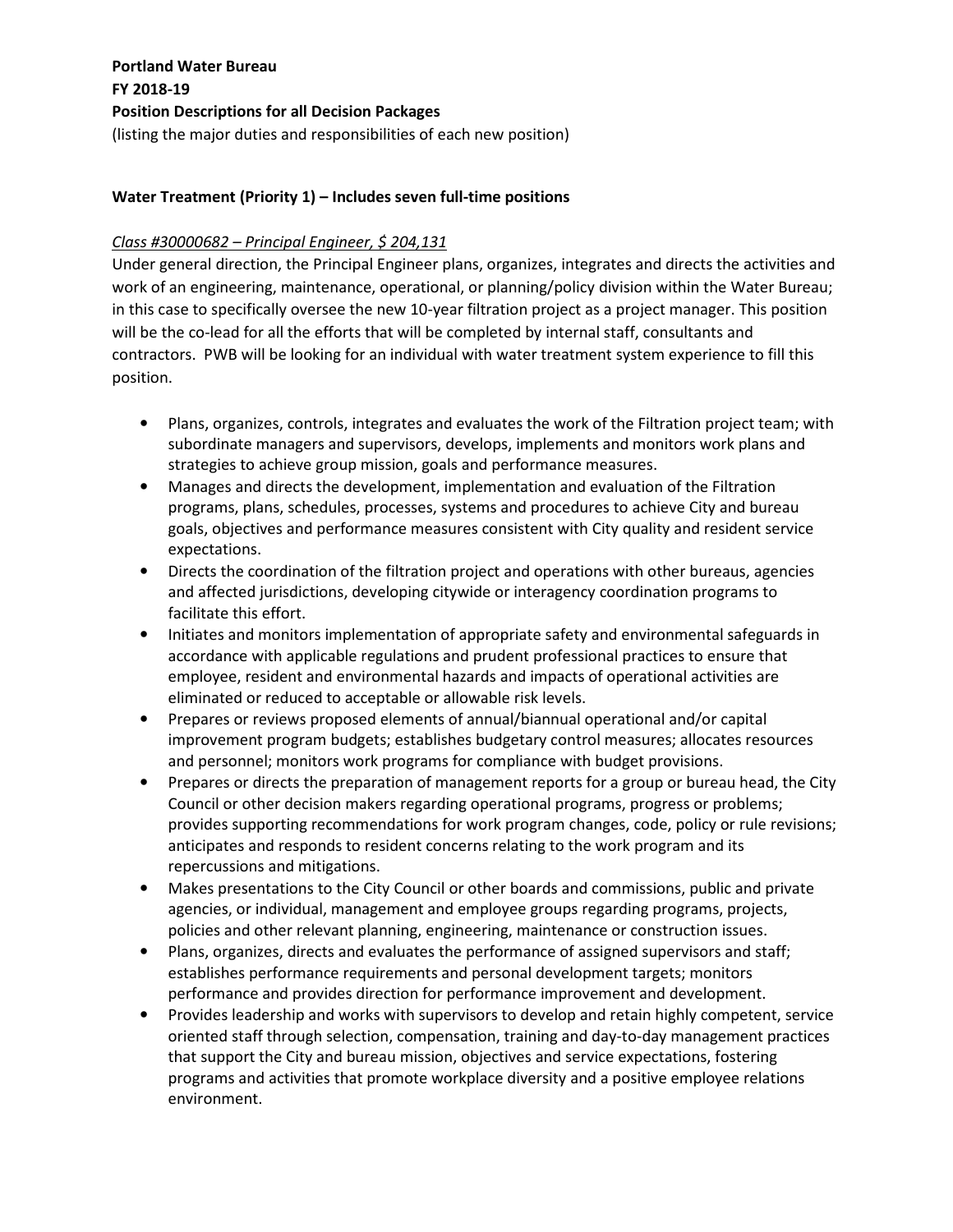### (listing the major duties and responsibilities of each new position)

### *Two Class #30000353 – Engineering Associate-Civil, \$233,388*

The Engineering Associate positions, under direction, perform routine to intermediate professional engineering design and construction project management or developer/building plan reviews; apply technical engineering knowledge to the solution of design, maintenance, improvement and construction problems pertaining to the City's infrastructure and private development. The requested positions, one position in Operations and one position in Engineering, are technical project support staff for the filtration project. These positions will support the planning, design, construction and operations phases of the filtration and corrosion control improvements. Further, the Engineering Associate position in Operations would support the Water Supply and Treatment Manager by evaluating optimizations of the treatment plants, preparing standard operating procedures and evaluating impacts of source water quality changes on the treatment processes.

Incumbents of this class complete engineering assignments requiring the application of engineering theory and the use of judgment and initiative in developing solutions to problems and exercise independent decision-making authority under policy guidelines and management direction.

- Performs design work under the supervision of the Principal Engineer in charge of the filtration project or the Supply and Treatment division in Operations serving as resource experts and routinely reviewing work in progress or upon completion for accuracy and quality.
- Develops filtration project concepts using information gathered through research and investigation; performs necessary computations; does cost/benefit analysis; makes recommendations on design criteria; produces preliminary and final designs after approval; makes modifications in design if needed.
- Assists in filtration project plan review process by applying technical knowledge to verify engineering components meet code requirements.
- Performs project management duties as assigned, including preparing cost estimates, serving as liaison between City and contractor, checking progress of work, keeping project records, recording changes as they occur and making reports.
- Monitors projects, equipment installations and construction work in progress to ensure compliance with contractual stipulations and all applicable codes and statutes.
- Conducts research projects that may include a review of current literature, field investigations, pilot studies, contact with other public agencies and computer search; analyzes and reports on data gathered, including cost/benefit ratios for alternative methodologies.
- Reviews development and construction proposals and applications to ensure conformance with all City ordinances, codes, plans and regulations, makes recommendations, and obtains all necessary federal, state, and local project permits.
- Drafts professional services Requests for Proposals, contracts, and contract amendments.
- Participates in the design of system components, development and application of computer modeling project methodology and in the preparation of construction plans.
- The Operations Engineering Associate will perform other engineering duties as necessary as part of normal supply and treatment asset needs require.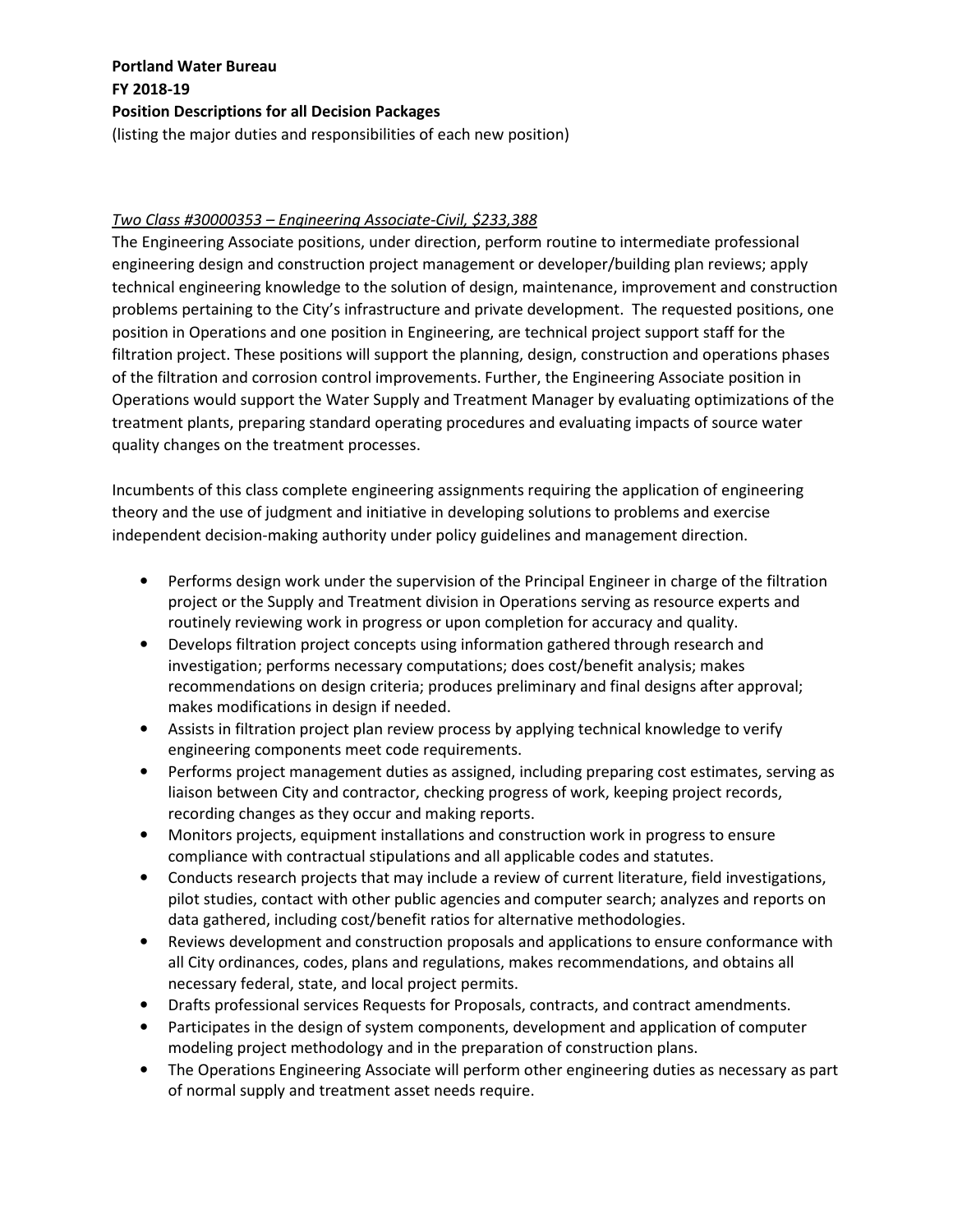### *Class #30000464 - Program Coordinator, \$129,492*

Under general supervision, the Program Coordinator plans, organizes, manages, evaluates and participates in projects; plans and monitors performance against program goals and objectives and ensures program results; interacts with internal and external program or project stakeholders to build program support. The requested position is a non-technical project support staff member for the filtration project. The bureau will be the lead of all the efforts required to meet treatment requirements. This position will support the Principal Engineer and other team members in keeping the project organized and on schedule; this is essential throughout the life of the project.

A Program Coordinator is responsible for planning, implementing and evaluating programs, generally with visibility and impact limited to the mission and work of a bureau division. An incumbent is responsible for attaining program and project results and for leading and participating in efforts to build program support with internal and/or external program stakeholders. Work requires strong analytical and communications skills and program/project management capabilities.

- Researches, develops, recommends and implements filtration project plans to meet overall goals established by the bureau; develops and recommends associated projec policies and operating and administrative procedures; identifies and recommends solutions to project resource needs and requirements; develops an annual work program and calendar; plans, organizes, implements and evaluates work activities to meet established project goals and objectives; analyzes alternative methods or processes to meet project and service delivery goals, including conducting cost benefit and resource requirement analyses; ensures project compliance with all applicable City and outside agency requirements.
- When serving as filtration project leader: defines project scope and boundaries; performs critical path analyses and sets project priorities; develops project task lists and time estimates; performs cost benefit analyses; establishes project metrics; oversees and coordinates completion of project tasks to meet time, quality and cost expectations; meets with customers to review project status and resolve development/implementation issues.
- Identifies public and private resources to support filtration project objectives; develops proposal and funding applications; drafts requests for proposal, including defining scope of work; participates in evaluating bidder proposals and recommending selection of the successful contractor; drafts required ordinances and other related reports; administers contracts for services and monitors work to ensure contract requirements are met.
- Maintains filtration project data and evaluates effectiveness; monitors conformance with project budget and other City/grantor requirements; gathers and tracks data on associated City costs for program activities; develops narrative and statistical program performance reports and recommendations.
- Coordinates filtration project services and activities with other bureaus and City offices; develops program partnerships, where applicable, with external agencies and organizations; facilitates development of agreements for multi-agency efforts.
- Serves as a technical resource for filtration project information; may supervise or lead other staff assigned to the project; provides training and technical assistance to City and other agency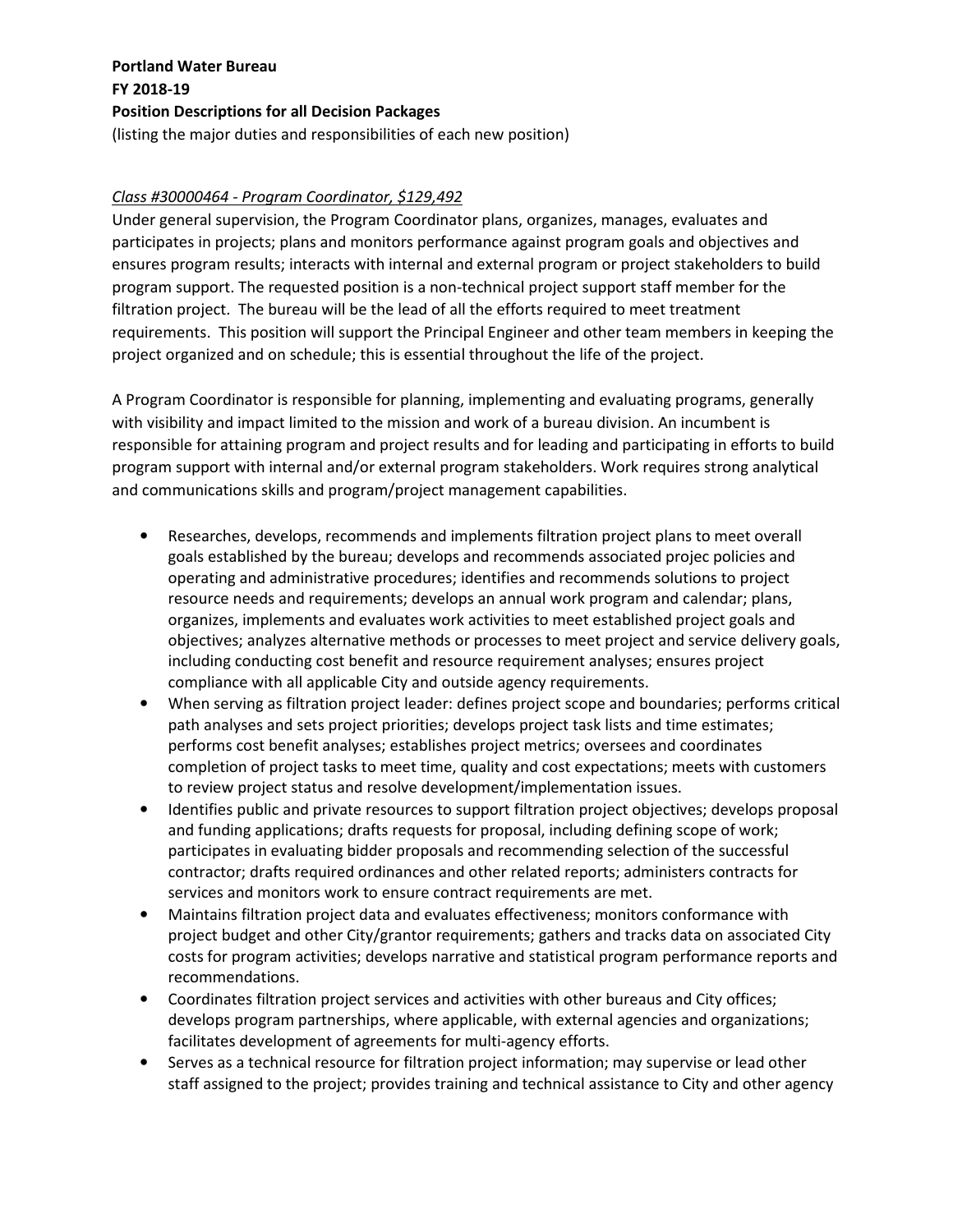staff; provides interpretations of project policies and associated regulations; represents the bureau in meetings with outside agencies regarding project issues.

### *Class #30000451- Management Analyst, 124,050*

Under general supervision, the Management Analyst performs responsible administrative, financial, statistical and other management analyses in support of City and bureau activities, functions and programs. This position request is to add another position to the Contract Administration Branch (CAB). The filtration project will need full-time support from CAB due to the increased number of estimated procurements. This position will be coordinating the RFP process, assisting with monitoring the contracts, tracking contract expenditures and approving contract invoices for payment. Further, there will be an increase in the amount of reporting and invoicing required over the course of the project. This position will enable CAB to continue to support the rest of the organization as well as the Filtration project.

Management Analysts independently perform responsible analytical work in support of the filtration project goals and objectives. Assigned projects may include statistical analysis, policy and procedure development, budget development, legislative analysis or other areas specific to the assignment. Incumbents are expected to exercise independent judgment in selecting study approach and analytical techniques and in making sound recommendations based on study results.

- Plans, organizes and conducts administrative, management, program and legislative analysis studies relating to the filtration project; identifies problems, determines analytical techniques and statistical and information-gathering processes and obtains necessary information and data for analysis; analyzes alternatives and makes recommendations; discusses findings with management; prepares reports of study conclusions; develops implementation plans and assists in implementing policies and procedures; drafts reports, recommended legislative or policy change documents and presentation materials for management.
- Performs difficult and responsible assignments regarding preparation and management of the filtration project budget; with direction, develops financial plan projections and documents; prepares revenue and expenditure analyses, staffing analyses and budget status and monitoring reports.
- Assists in drafting proposed contracts, including defining scope of work; tracks contract expenditures and approves contract invoices for payment within guidelines and authority limits; researches and resolves contract problems and disputes; receives and reviews contracts for proper documentation to ensure compliance with all City legal requirements and standards and transmits contracts for required City approvals and execution; consults with the City Attorney's office on difficult contractual issues.

### *Two Class #30000146 – Water Treatment Operator I, \$224,388*

Positions in this broad class control and adjust water flow and chemical treatment assets for the City water system, including testing, analyzing and monitoring of water quality and regulatory compliance.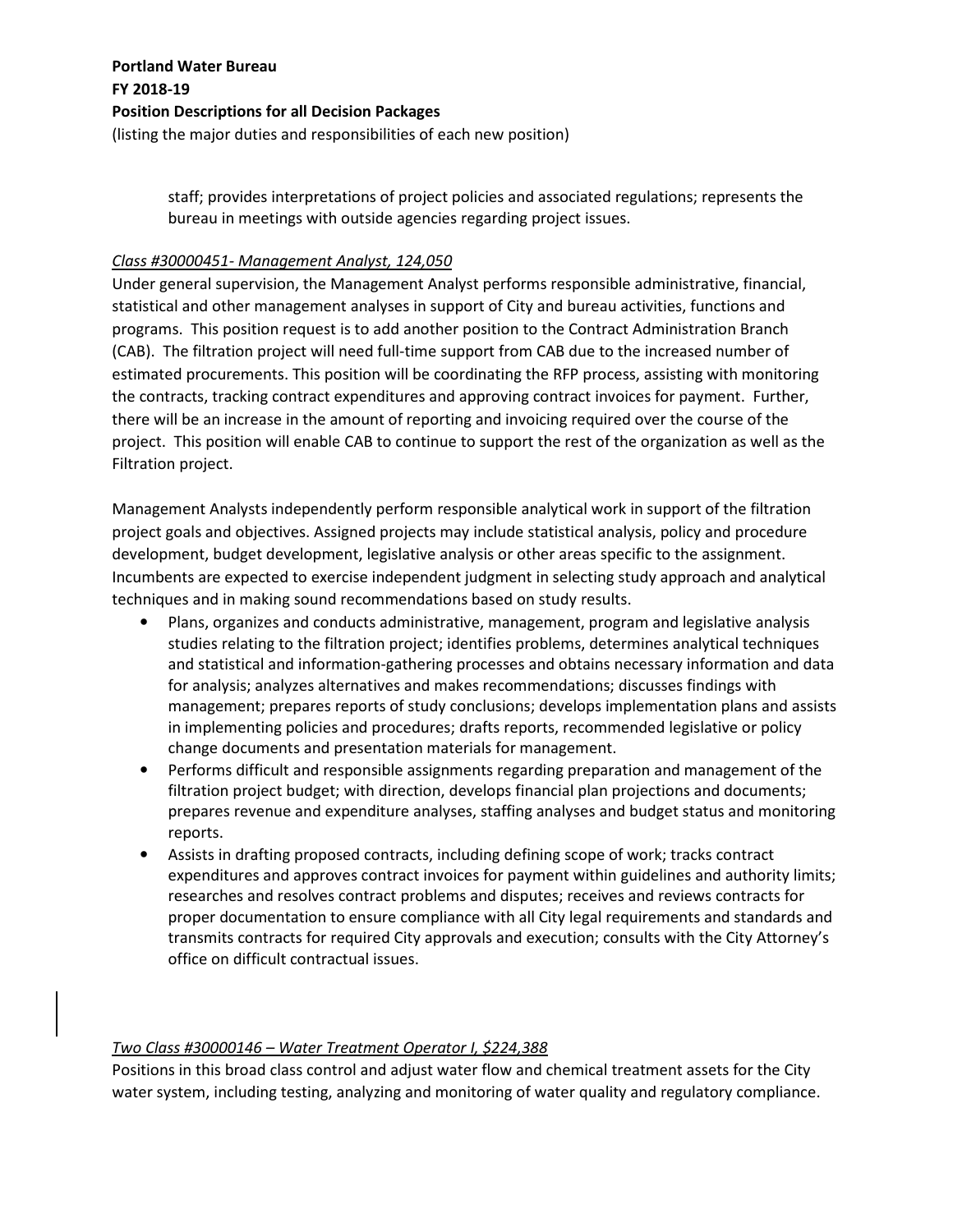(listing the major duties and responsibilities of each new position)

The Water Treatment Operators will oversee the day to day operations and maintenance of the treatment plants; an integral part of ensuring appropriate treatment to meet the safe drinking water act, handling hazardous chemicals and diverting water to meet clean water act requirements. The two requested positions are needed in the near-term for bench and pilot testing for the Optimization of Corrosion Control and for the filtration facility, while handling the existing duties at Headworks and Lusted Hill. It will take a minimum of three years to train and certify the new operators under the State of Oregon operator certification requirements for time on the job requirements for making operational decisions. Hiring the operators now is necessary to ensure compliance with the Lead and Copper Rule agreement in place with the State and that they can work on the pilot testing for the treatment plant.

- Assists with and collects water samples and analyze for appropriate physical and chemical dosages and feed rates.
- Assists with and monitor waters treatment system through electronic and computerized systems; adjusts water flow and corresponding chemical adjustments; assists with and learns to operate treatment process facilities on assigned shift.
- Assists with and responds to emergency alarms, isolating problem area and taking immediate corrective action to resolve the problem within established federal and state regulations; assists with and tests emergency equipment on established schedule to ensure constant emergency preparedness.
- Assists with and maintains the operational integrity of the water treatment facilities through daily inspection and identification of needed repair and maintenance.
- Assists with and conducts preventive and general maintenance on a variety of small and large equipment and specialized instrumentation such as valves, pumps, chlorine residual analyzers, pH meters, turbidimeters, generators, fuel systems, conduit pipes, and various compressed gas systems.
- Uses computer technology to record water sample data and transmit to other offices, such as water quality and regulatory compliance laboratory.
- Responds to calls to work during emergencies.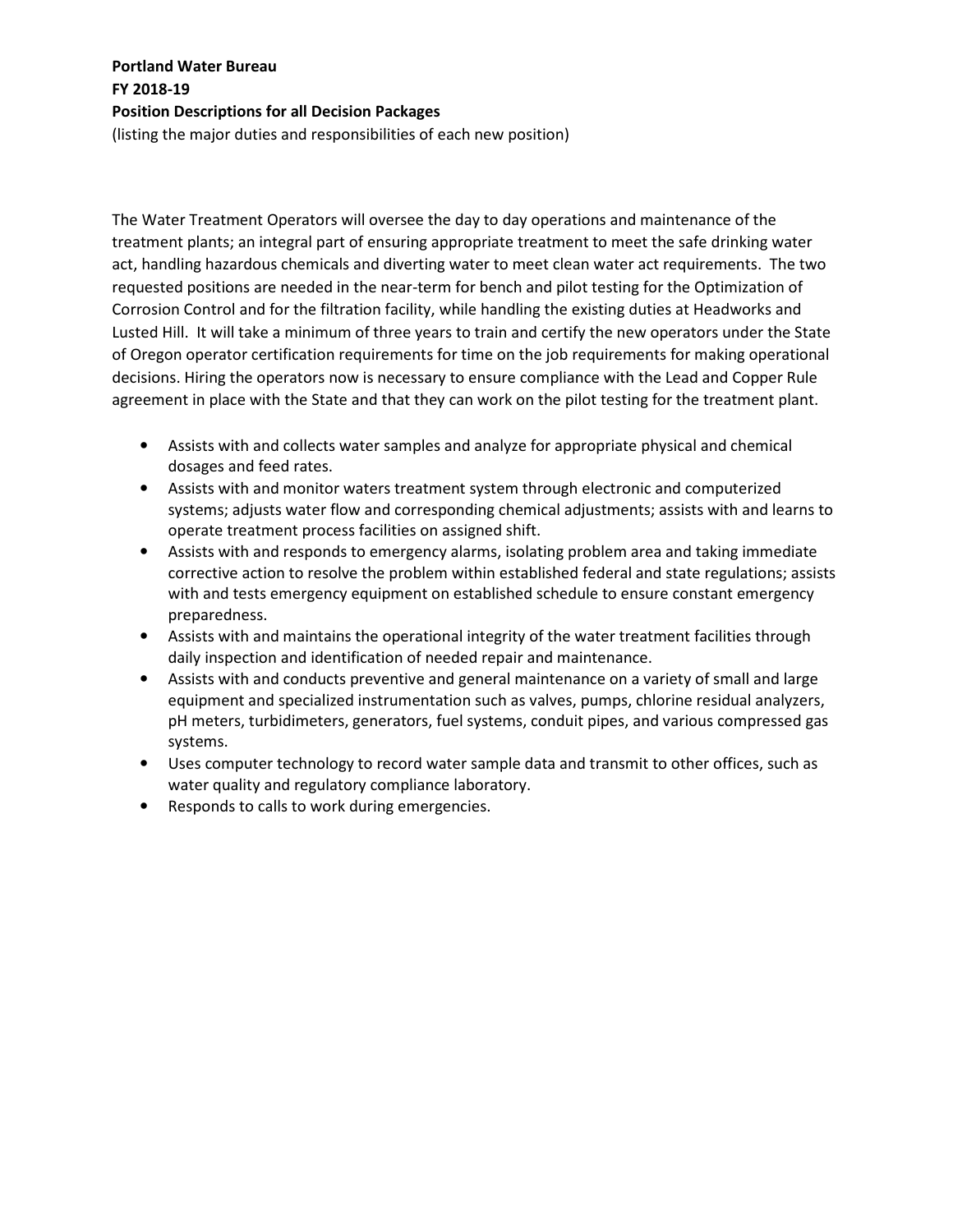### **UniDirectional Flushing Program (Priority 2) – includes five full time positions**

Two Class #30000338 - Environmental Technician II, \$182,052

### *Three* Class #30000337 - Environmental Technician I, \$236,934

Under general supervision, performs supportive and technical assignments related to UniDirectional Flushing including explaining policies and procedures to members of the public to achieve understanding, cooperation and compliance with codes; conducts environmental surveys, sampling and monitoring; conducts routine data analysis of field surveys; collects and analyzes data and writes technical reports; and performs related duties as assigned.

UDF staff systematically open and close pipe valves, forcing water through the system to scour the insides of pipes and remove sediment, biofilm, debris, and other deposits.

The five positions requested will join with existing staff to provide three, two-person crews to begin flushing the entire system. The three crews are estimated to complete a 10-year flushing cycle for the entire system. This decision package represents the first phase of flushing in preparation for corrosion control optimization.

- Determines, plans and sets up best configuration for each flush including assessing main sizes for best efficiency; establishing and maintaining good working relationships with radio dispatchers; following best management practices for maintaining water quality
- Follows best practices for maintaining water quality in sensitive areas
- Follows best practices for releasing water
- Uses judgment to analyze results of flush and accuracy and reliability of data readings
- Collects data and records in electronic and hand written format.
- Consistently uses specialized equipment
- Responds to customer inquiries /complaints in a timely manner and with courtesy
- Communicates with other City bureaus to convey and comprehend permitting instructions

### **Workforce Management (Priority 3) – includes three full time positions**

#### Two Class #30000228 - Public Works Inspector, \$232,644

Public Works Inspectors are responsible for enforcing contract stipulations, regulations, specifications, and codes relating to public works construction projects. The Public Works Inspector is a fully qualified journey inspector conducting independent field inspections.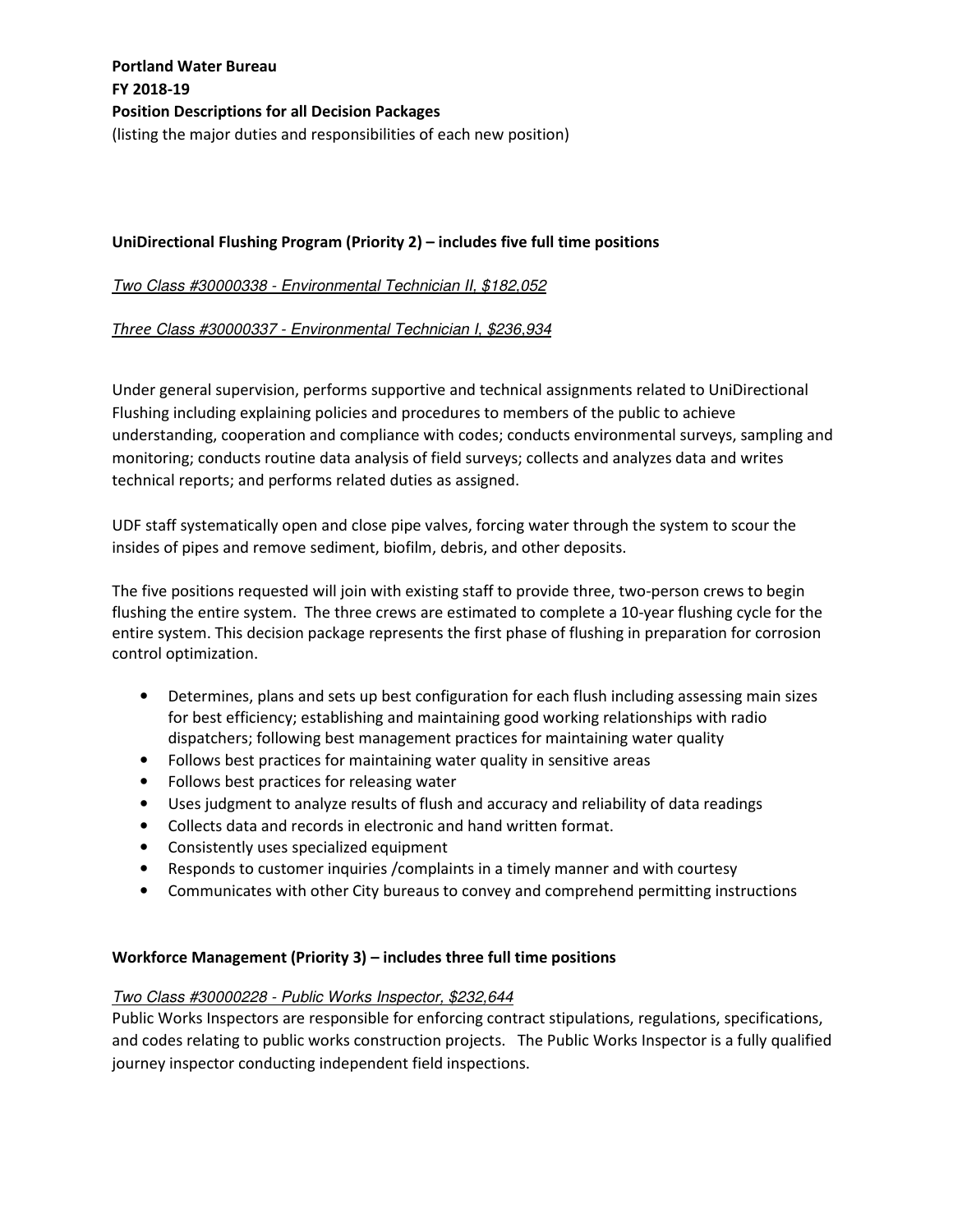(listing the major duties and responsibilities of each new position)

The two Public Works Inspectors will be tasked with supporting the construction of CIP project improvements to the PWB distribution system. Specifically, they will replace contract public works inspectors.

- Reviews engineering plans, specifications and contract documents related to a wide variety of CIP projects and a variety of infrastructure disciplines; comments and makes recommendations and reports during pre-construction period; informs contractors of requirements.
- Inspects and prepares daily reports on CIP projects, such as pipeline, structure and street construction, for quality of work and material, for proper line, grade, slope, placement, and for adherence to stipulations and specifications, including ensuring contractor, personnel and public safety.
- Inspects and prepares daily reports on methods of construction utilized by contractors. Investigates complaints relative to projects; checks for proper dimensions, quantities, and proper use of materials. Interprets plan requirements such as survey stakes and controls for projects; verifies accuracy and consistency with plans and drawings. Discusses, explains, interprets and relays changes to contractor during construction.
- Inspects and prepares daily reports on the manufacture and construction of pipeline, interpreting specification requirements for contractors; inspects line and grade for pipeline placement of thrust anchors and concrete footings; inspects back-fill and cleanup; inspects structural steel work including welding, sandblasting, and application of protective coatings.
- Inspects and prepares daily reports on the construction of pumping stations, including installation of equipment; checks amount and types of materials and installations used; makes progress reports and recommendations to supervisor for modifications or alterations; inspects underground utility installations for conformity to plans.
- These inspectors work primarily on capital improvement projects that improve the bureau's resilience and reliability as well as meeting the bureau's public health obligations and regulations. Projects include Washington Park Reservoirs, Willamette River Crossing, the Corrosion Control Treatment project, filtration, seismic improvements, and numerous distribution projects.
- Provides final walk-through and measurement of work performed; ensures correctness and creates payment documents; arranges for and monitors testing of materials.

### Class #30000485 - Safety & Risk Officer I, \$161,190

Under general supervision, Safety and Risk Officer I plans, organizes, coordinates and participates in a variety of safety training, safety management, risk management and/or loss control programs for a major bureau; takes action to ensure compliance with safety, health and environmental safety regulations and requirements; advises City managers on safe work methods and practices and the elimination of environmental hazards. This position will be assigned to the Operations Group. The Operations group routinely works in high hazard situations that include high voltage electrical, fall hazards, and extreme confined spaces such as elevated tanks. This work is extremely specialized and requires continual training to perform it safely and in compliance with Oregon OSHA workplace safety requirements.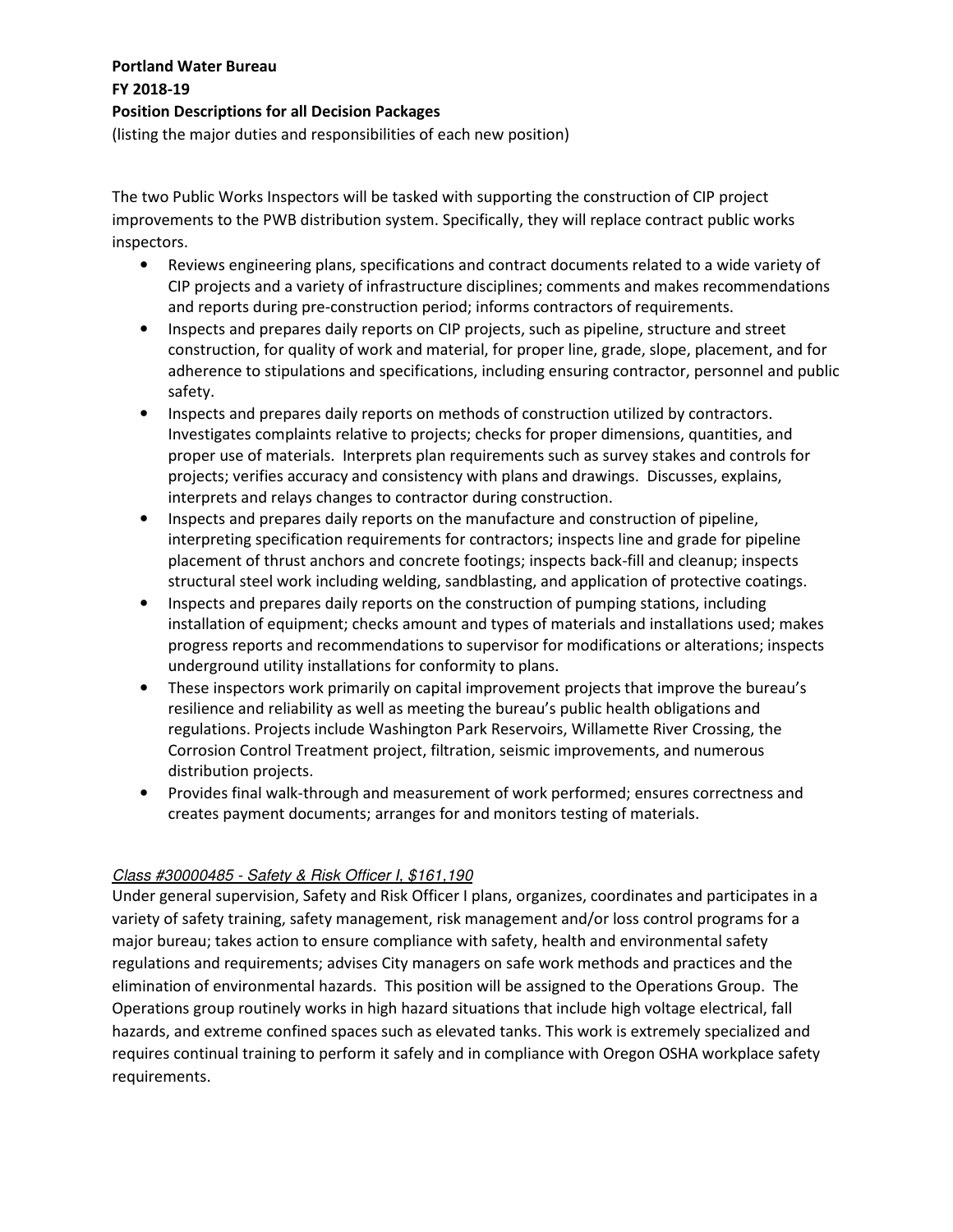(listing the major duties and responsibilities of each new position)

A Safety and Risk Officer I is responsible for developing and administering a variety of risk management, safety management and/or loss control programs in compliance with federal and state laws and regulations and in a manner consistent with sound human resource management principles for the Operations Group within the Water Bureau. A Safety and Risk Officer I is expected to carry out assigned safety program responsibilities independently, applying professional knowledge and experience to minimize risk and exposure and ensure safe work practices and conditions.

- Plans, develops and administers safety training, occupational health and safety, hazardous materials, and similar programs to ensure compliance with all federal and state laws and regulations for employee occupational health and safety.
- Develops, recommends and implements policies, procedures and programs to comply with regulatory requirements and to reduce incidents of employee accidents and injuries; advises bureau managers and supervisors on work site safety and safe work practices; monitors safety program compliance through review of accident reports, field visits and safety committee reports and suggestions; delivers and coordinates delivery of safety training programs for managers, supervisors and employees; coordinates and conducts bureau safety meetings.
- Implement safety program for Operations group to ensure that safe work practices and training are inherent.
- Conducts special and periodic inspections of bureau facilities and operations to identify safety and environmental hazards; examines alternative risk management or loss control techniques; recommends risk management and mitigation measures and techniques; issues notices of hazards and required abatements; responds to the scene of employee personal injury accidents; prepares required reports on employee accidents and accident trends; coordinates programs and activities with Risk Management.
- Receives and records claims filed against the bureau for property damage, personal injury, vehicle accident or other alleged loss; analyzes the claim; assembles relevant data regarding bureau responsibility and recommends action in adjudicating the claim to Risk Management; monitors processing of claims to resolution.
- Researches, prepares and administers RFPs/RFQs and contracts for risk and safety professional and technical consultants; assists, supports, coordinates and/or advises on physical capacity testing, ADA, returns-to-work, medical restrictions/accommodations and physician contacts.

### **Asset Management (Priority 4) – includes two full time positions**

### Class #30000464 - Program Coordinator, \$129,858

Under general supervision, the Program Coordinator plans, organizes, manages, evaluates and participates in the implementation of the RCM program; plans and monitors performance against program goals and objectives and ensures program results; and interacts with internal and external program stakeholders to build support. This position will have the responsibility to analyze failure information and recommend optimized maintenance strategies and assets that are ready for rehabilitation or replacement. The output from this requested position will begin to modify maintenance activities such that work is performed with the most efficient methods.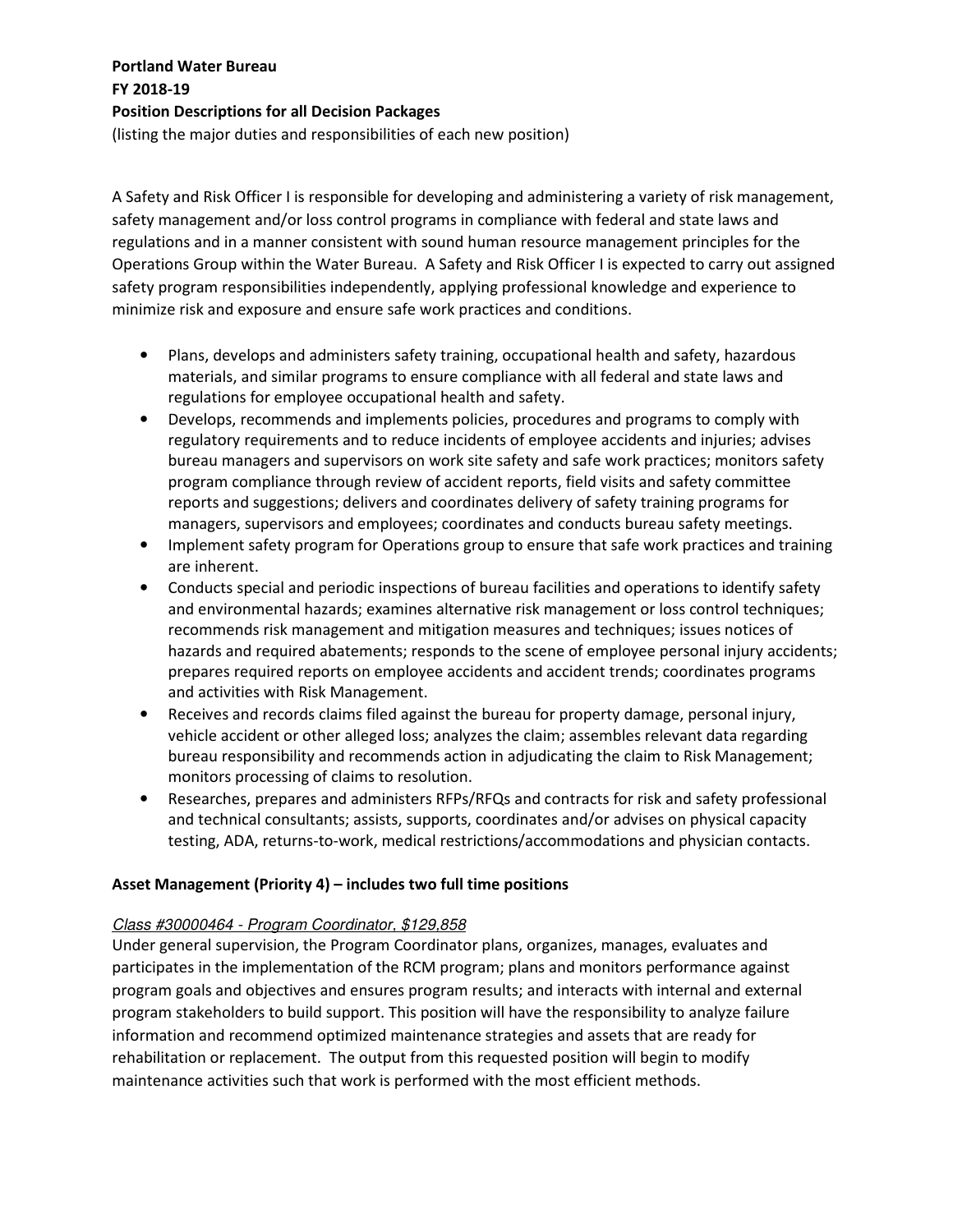(listing the major duties and responsibilities of each new position)

A Program Coordinator is responsible for planning, implementing and evaluating a program, generally with visibility and impact limited to the mission and work of the Water Bureau. The RCM Program Manager is responsible for attaining program results and for leading and participating in efforts to build support with internal and/or external program stakeholders. Work requires strong analytical and communications skills and program management capabilities.

- Researches, develops, recommends and implements RCM program plans to meet overall goals established by the Asset Management team; develops and recommends RCM program budgets and rate models, features and metrics; identifies and recommends solutions to RCM program resource needs and requirements; develops an annual work program and calendar; plans, organizes, implements and evaluates activities to meet established goals and objectives; analyzes alternative methods or processes to meet RCM program and service delivery goals, including conducting cost benefit and resource requirement analyses; ensures program compliance with all applicable City and outside agency requirements.
- When serving as RCM program leader: defines scope and boundaries; performs critical path analyses and sets priorities; develops RCM task lists and time estimates; performs cost benefit analyses; establishes metrics; oversees and coordinates completion of tasks to meet time, quality and cost expectations; meets with internal customers to review status and resolve development/implementation issues.
- Maintains RCM program data and evaluates program effectiveness; monitors conformance with program budget and other requirements; gathers and tracks data on associated costs for program activities; develops narrative and statistical program performance reports and recommendations.
- Serves as a technical resource for RCM program information; may supervise or lead other staff assigned to the program; provides training and technical assistance to City and other staff; provides interpretations of program policies and associated regulations; represents the bureau in meetings with outside agencies regarding program issues.

### Class #30000451 - Management Analyst, \$136,626

Under general supervision, the Management Analyst assigned to Water Loss performs responsible administrative, financial, statistical and other management analyses in support of the Water Loss program; recommends action and assists in formulating policy and procedure, and in program budget development. The bureau's Engineering Services Planning staff, with contracted services, has been leading the data gathering effort for water loss, and with the finalization of the *Water Audit and Strategic Water Loss Control Plan*, the bureau is poised to begin implementing the recommendations to reduce lost water and revenue. The purpose of this position is to collect and manage water loss data, perform cost/benefit analyses on the recommendations from the Water Audit then develop recommendations for implementation by specific groups to reduce water loss and minimize non-rate revenue losses.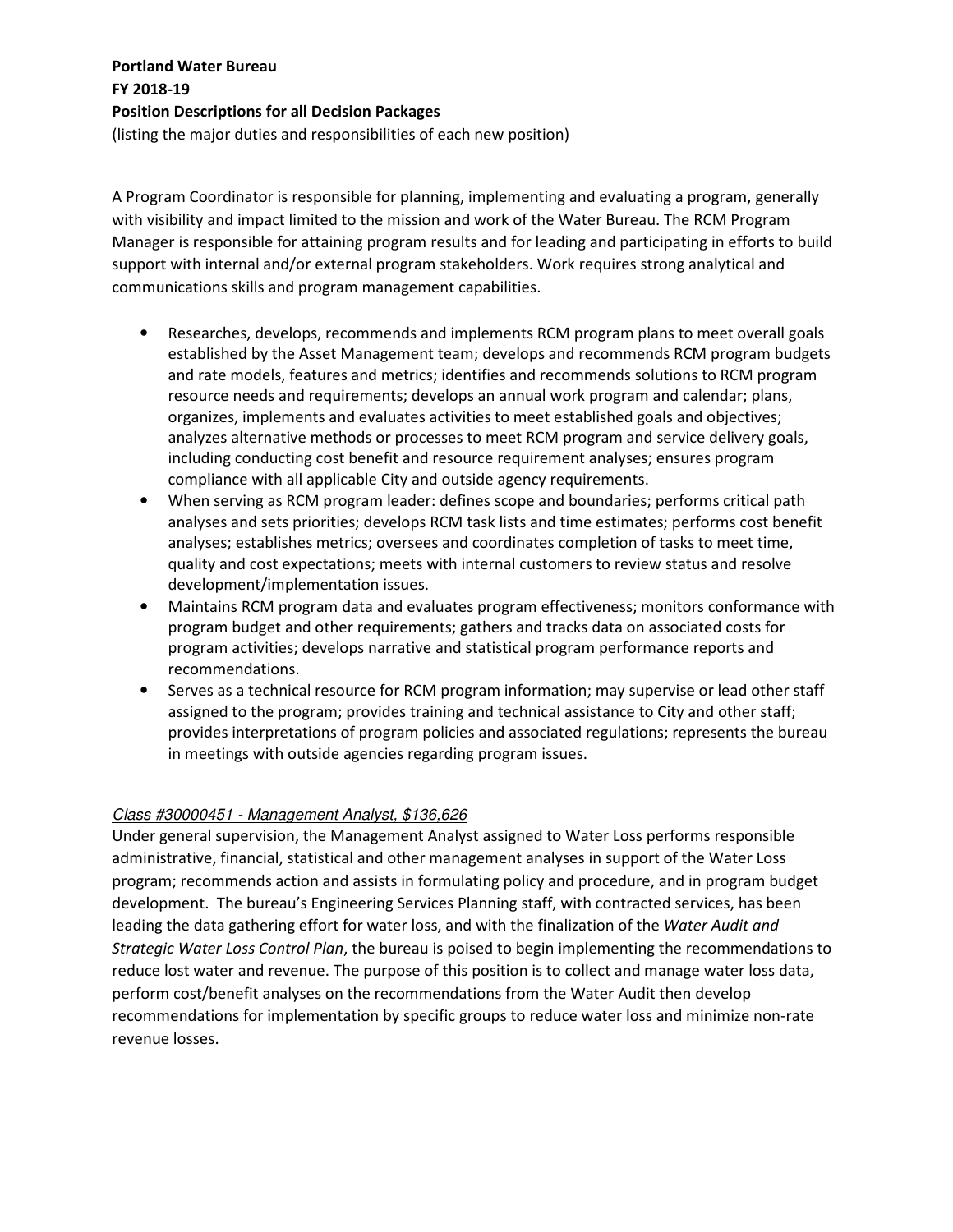(listing the major duties and responsibilities of each new position)

The Management Analyst will independently perform responsible analytical work in support of the Water Loss program. The program will include statistical analysis, policy and procedure development, budget development, legislative analysis, etc.

- Plans, organizes and conducts administrative, management, program and legislative analysis studies relating to water loss program; identifies problems, determines analytical techniques and statistical and information-gathering processes and obtains necessary information and data for analysis; analyzes alternatives and makes recommendations; discusses findings with management; prepares reports; develops implementation plans and assists in implementing policies and procedures for water loss; drafts reports, recommended legislative or policy change documents and presentation materials for management.
- Preparation and management of water loss program budget; with direction, develops financial plan projections and documents; prepares revenue and expenditure analyses, staffing analyses and budget status and monitoring reports; develops and presents recommendations; drafts budget request reports and documents; prepares budget adjustment requests.
- Conducts research, analyzes data and drafts policy and procedure documents to address water loss; drafts communications materials required for implementation.
- Drafts a wide variety of materials on water loss, including reports, procedures, manuals, handbooks, newsletters, communications memoranda, briefing packets, proposed Code or ordinance changes and other materials; identifies issues, obtains input and feedback, conducts research and analysis; prepares recommendations, option papers and a variety of other supporting materials.
- Provides technical assistance to bureau or division staff by conducting research and drafting documents and materials for review; develops data collection tools, including surveys and questionnaires; analyzes program and operational data and develops recommendations to improve productivity and effectiveness.
- Compiles materials, researches problems and complaints and responds to requests for information; supervises the preparation of bureau documents and materials for release in response to public records requests.

#### **Communications (Priority 5) – includes one full time position**

#### Class #30000451 - Management Analyst, \$136,626

Under general supervision, the Management Analyst (technical writer) will perform responsible administrative support of City and bureau reporting activities; recommends action and assists in creating and maintaining critical reports, documents, templates, handbooks, etc. The technical writer will assist with ongoing regulatory reporting needs, technical writing requirements within the bureau, CIP, asset management documentation needs, documentation requests from the public and oversight bodies, and a pending document submission deadline for a new WMCP (2020).

The technical writer will support multiple strategic goals for the bureau. Anything requiring documentation, translation of technical information for multiple audiences, or regulatory reporting is supported by the work of this position. It would provide direct support to the bureau's Water Quality,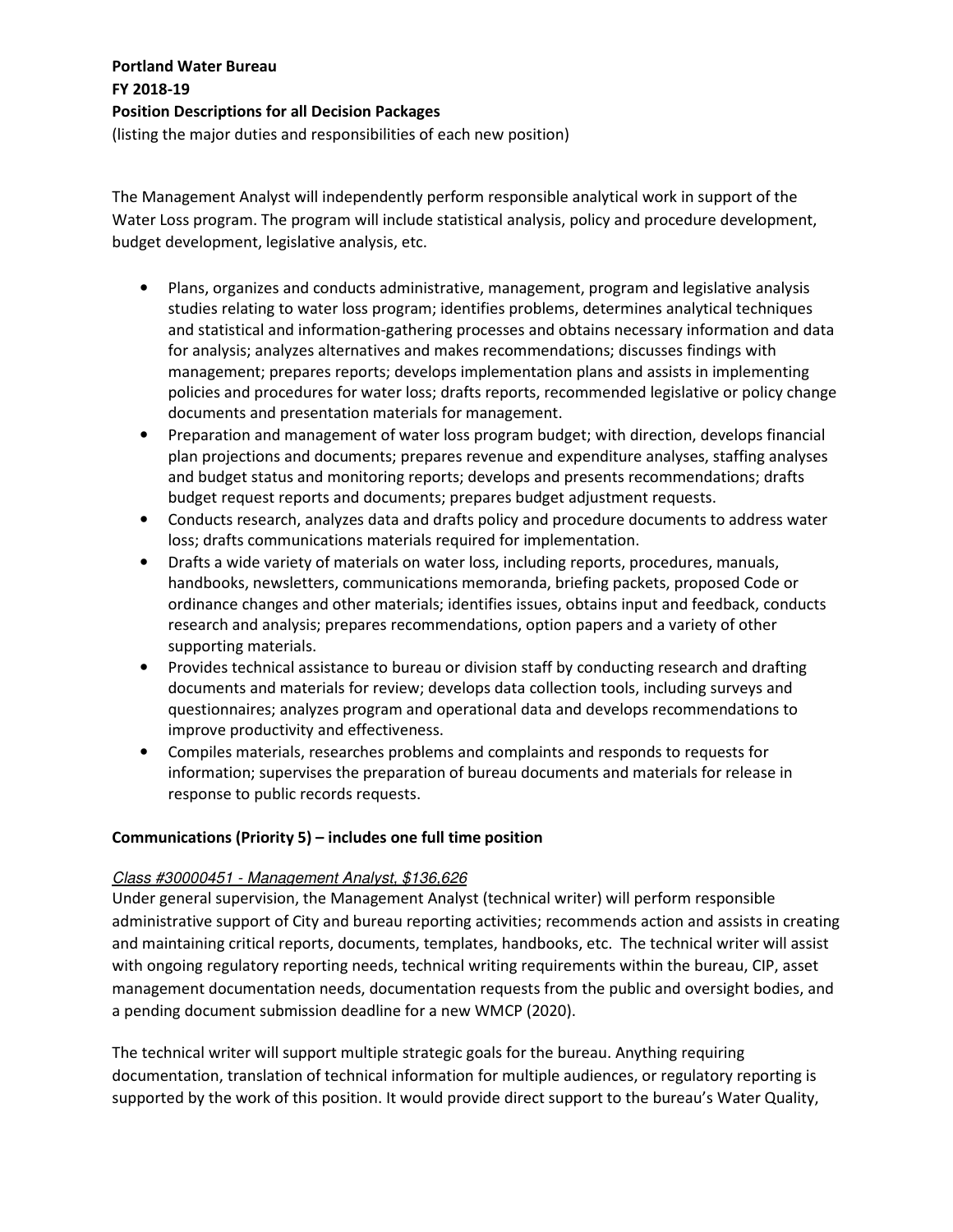(listing the major duties and responsibilities of each new position)

Equity, Resiliency and Customer Service Budget Priorities. In addition, the bureau has new and anticipated demands for support in drafting emergency response templates, employee handbooks, quarterly *Cryptosporidium* regulatory reports, and customer service publications and letter templates to customers.

Management Analysts independently perform work in support of bureau mission, goals and objectives. Assignments are typically received in broad outline form and incumbents are expected to act independently to develop required resources and information.

- Plans, organizes and conducts administrative support relating to technical writing of critical documents; identifies problems and obtains necessary information to maintain accuracy and consistency across documents; prepares reports of study conclusions; drafts reports, recommended legislative or policy change documents and presentation materials for management.
- Performs difficult and responsible assignments regarding preparation and management of bureau or division budget narrative documents; with direction, develops financial plan documents; drafts narrative budget request reports and documents.
- Conducts research, analyzes data and drafts policy and procedure documents to address identified needs and issues; drafts communications materials required for implementation.
- Drafts a wide variety of materials on assigned issues, including reports, procedures, manuals, handbooks, newsletters, communications memoranda, briefing packets, proposed Code or ordinance changes and other materials; identifies issues, obtains input and feedback, conducts research and analysis; prepares recommendations, option papers and a variety of other supporting materials.
- Provides technical assistance to bureau or division staff by conducting research and drafting documents and materials for review; develops data collection tools, including surveys and questionnaires; analyzes program and operational data and develops recommendations to improve productivity and effectiveness.
- Compiles materials, researches problems and complaints and responds to requests for information; supervises the preparation of bureau documents and materials for release in response to public records requests.

### **Equity Manager (Priority 6) – includes one full time position**

### Class #30000452 – Sr. Management Analyst, \$139,386

Under general supervision, the Equity Manager (Sr. Management Analyst) performs difficult and responsible administrative, financial, statistical and other management analyses in support of the Racial Equity program. This position will assist with the implementation of the bureau's Racial Equity Plan, promoting equitable policies, practices, and actions to produce equitable access, opportunities, impacts, and outcomes for the community and for Water Bureau employees. Overall, this position will be a resource for the bureau's program and project managers to coordinate the implementation of the plan's action items; analyze metrics; and develop reporting tools, policies and procedures. This position will make recommendations to the bureau leadership team and project and program management staff.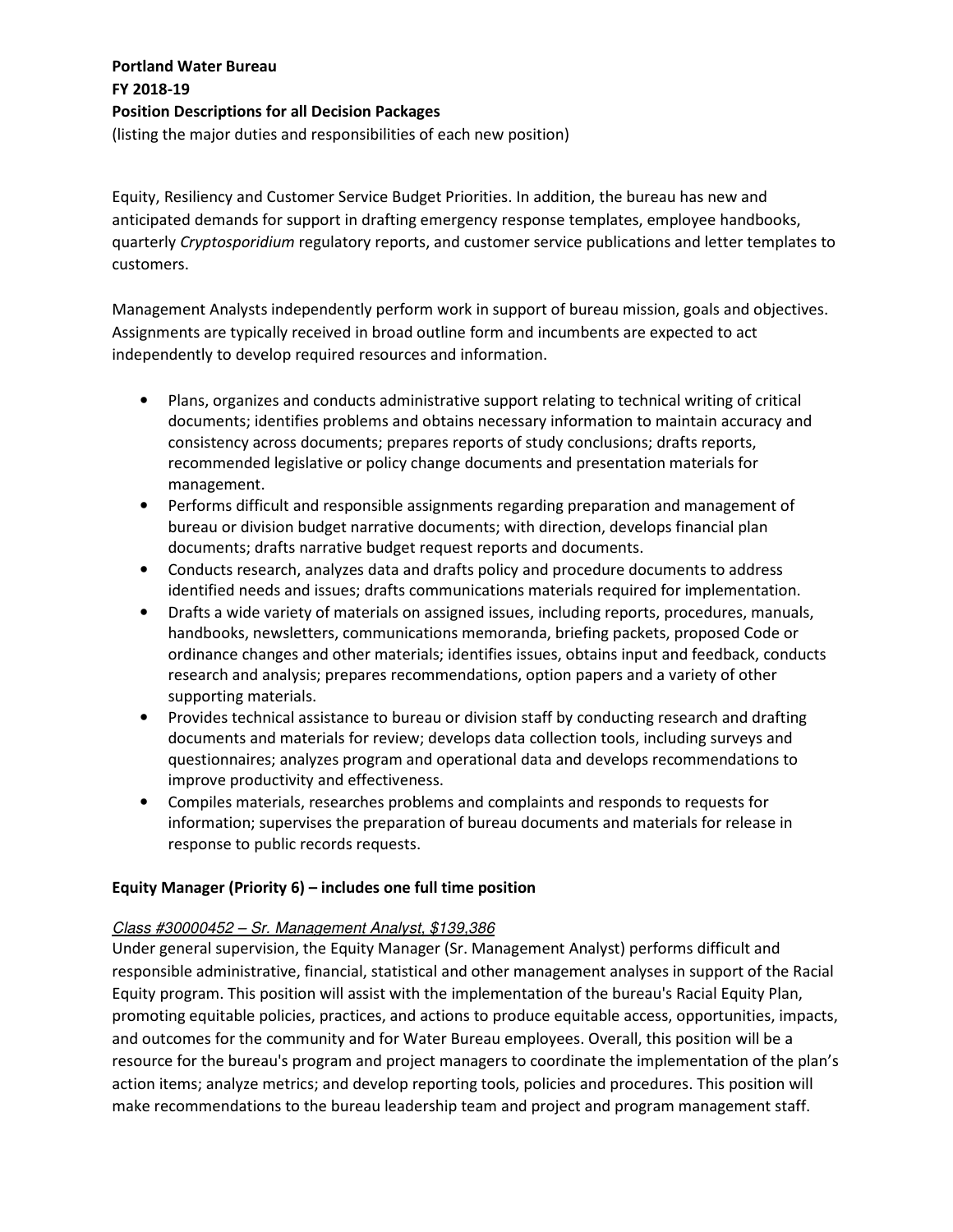This position will also coordinate closely with the Office of Equity and Human Rights (OEHR) as well as Equity Managers in other bureaus.

The Senior Management Analyst will perform difficult and responsible analyses and studies on a wide range of management, administrative, equity, financial, facilities and other organization issues in support of the planning and execution of bureau mission, goals and objectives surrounding implementation of the Racial Equity Plan.

- Plans, coordinates, organizes and conducts difficult administrative, management and legislative analysis studies relating to the Racial Equity program; identifies problems, determines analytical techniques and statistical and information-gathering processes and obtains necessary information and data for analysis; analyzes alternatives and makes recommendations; discusses findings with management; prepares and presents reports of study conclusions; develops implementation plans and assists in implementing policies and procedures; drafts reports, recommended legislative or policy change documents and presentation materials for management.
- Leads, participates in and/or assists in bureau strategic analysis and in monitoring progress in executing Racial Equity Plan implementation; convenes and facilitates committees and task forces; performs analytical assignments in conjunction with periodic updating and refinement of strategic objectives and action plans; prepares periodic reports and presentations on progress; drafts associated policy and other documents and materials required for implementation; coordinates and oversees analytic and administrative support for these efforts.
- Develops and manages budget for Racial Equity Program; develops financial plan projections and documents.
- Conducts research, analyzes data and prepares policy and procedure documents to address identified needs and issues; develops communications materials required for implementation.
- Develops, presents and disseminates a wide variety of materials on Racial Equity Plan, including reports, procedures, manuals, handbooks, newsletters, communications memoranda, briefing packets, proposed Code or ordinance changes and other materials; identifies issues, obtains input and feedback, conducts research and analysis; prepares recommendations, option papers and a variety of other supporting materials.

### **Financial Assistance Expansion (Priority 7) – includes two full time positions**

### Two Class #30000463 - Program Specialist, \$170,496

Under general supervision, the Program Specialist positions plan, organize, and participate in the Financial Assistance Expansion program and assist in administering the programs; assist and carry out in developing and implementing the program plans, budgets, procedures and supporting program promotional materials. Specifically, the program specialists in the Low-Income Program will update, enhance and implement the bureau's Financial Assistance Expansion program. The program comprises a comprehensive update to our low-income services for a rapidly changing Portland. Our current program includes a Bill Discount, Flexible Bill Pay, Crisis Assistance, Fixture Repair and Replacement, Utility Safety Net Program, and Free Water Conservation Kits.